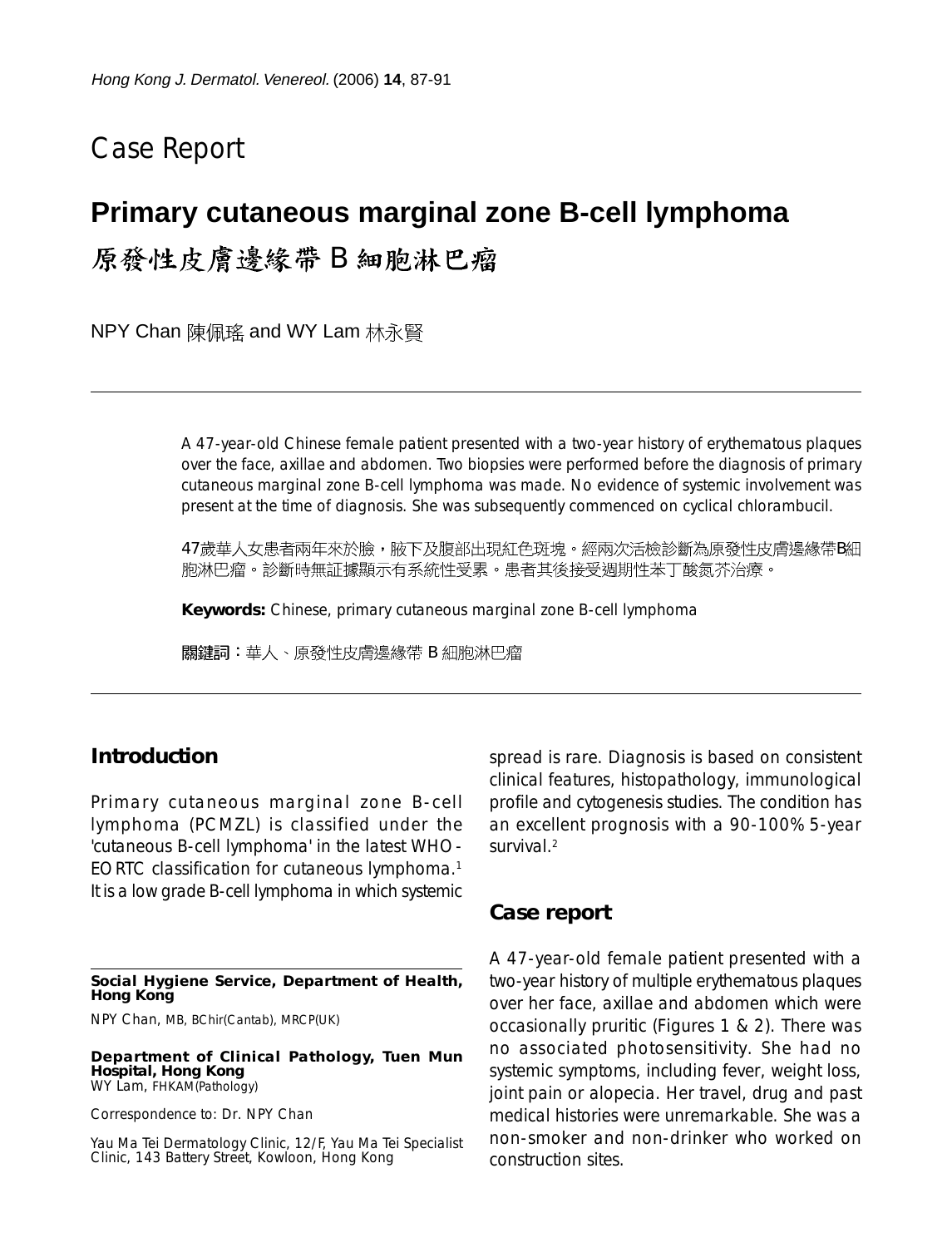

**Figure 1.** Brown linear plaques over the left axillae.



**Figure 2.** An erythematous nodule over the left cheek.

Physical examination showed multiple non-tender, fairly well-defined, roundish erythematous nodules and plaques over the forehead, temporal region and cheek. Telangiectasia was noted over some of the lesions, but there was no ulceration, scaling, follicular plugging or atrophy. Diascopy was negative. Similar, but smaller, lesions were present over the abdomen and right thigh. Several brown linear plaques were identified over both axillae. Her extremities and back were spared. There were no nail changes, lymphoadenopathy or hepatosplenomegaly. Examination of other systems were unremarkable. The main clinical differential diagnoses included discoid lupus erythematosus, lupus erythematosus tumidus, Jessner's lymphocytic infiltration of the skin, lymphocytoma cutis, cutaneous lymphoma and lupus vulgaris.

Blood tests including complete blood picture, renal and liver function tests were within normal limits. ESR was mildly raised at 24 mm/1 hr. Anti-nuclear antibody was negative.

An incisional skin biopsy was performed over the forehead. It showed non-specific changes of perivascular lymphocytic infiltration with a rich plasma cell component, which would be consistent with connective tissue disease. The patient was put on a trial of topical 1% hydrocortisone cream, and later 0.1% mometasone furoate cream, without improvement. A second biopsy was performed over the left axillary plaque (Figures 3 & 4). It showed dense, demarcated, lymphoplasmacytic infiltrates around blood vessels and skin appendages in the dermis. The infiltrates included centrocyte-like cells. Follicle formation was present. The epidermis was unremarkable and dermal mucin was not increased. PCR for immunoglobulin Fr3/JH gene rearrangement was demonstrated, which suggested monoclonal B-cell proliferation. The overall morphology was consistent with cutaneous marginal zone B-cell lymphoma. The patient was referred to the medical team for workup of any systemic involvement. Bone marrow examination and CT imaging showed no extracutaneous involvement. The diagnosis of primary cutaneous marginal zone B-cell lymphoma (WHO-EORTC) was made. The patient was commenced on cyclical chlorambucil 10 mg daily for 2 weeks.

## **Discussion**

PCMZL is a low grade B-cell lymphoma which is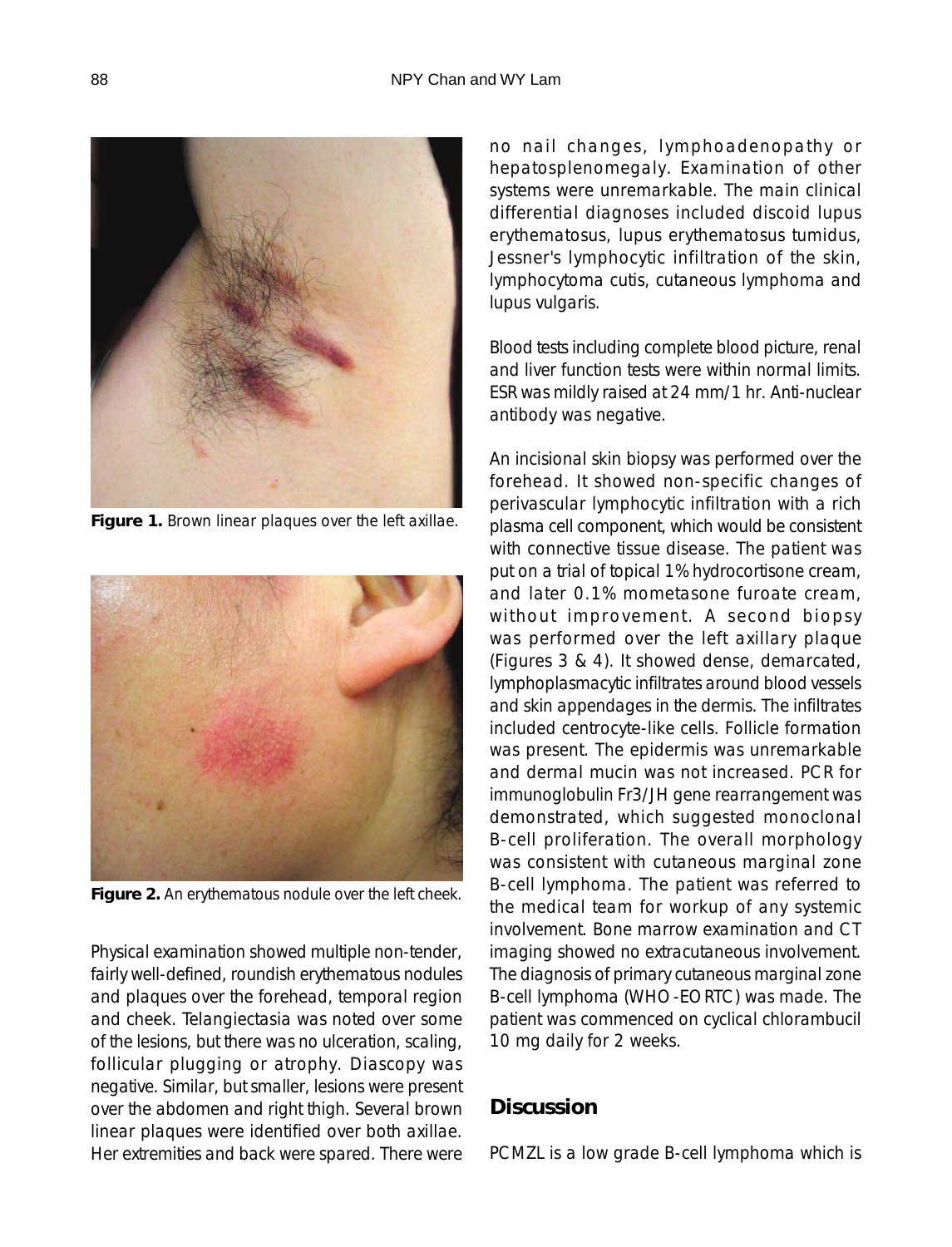

**Figure 3.** Dense, well demarcated lymphoplasmacytic infiltrates around the bloods vessels and skin appendages. Follicle formation is noted. (H&E, Original magnification x 10).



**Figure 4.** The marginal zone cells have abundant pale cytoplasm and irregular indented nuclei. The nucleoli are inconspicuous. (H&E, Original magnification x 40).

the second most common primary cutaneous B-cell lymphoma after primary cutaneous follicle centre lymphoma. It is a distinct entity and shares histological and clinical characteristics with mucosa-associated lymphoid tissue lymphomas (MALT). Under the European Organization for Research and Treatment of Cancer Classification (EORTC), it is equivalent to 'marginal zone B-cell lymphoma/primary cutaneous immunocytoma'. Whereas under the World Health Organization

Classification (WHO), it is equivalent to 'extranodal marginal zone B-cell lymphoma of mucosaassociated lymphoma tissue (MALT lymphoma)'. The latest WHO-EORTC classification for cutaneous lymphoma uses the term 'primary cutaneous marginal zone B-cell lymphoma' to unify the various entities above when they occur primarily in the skin.<sup>1</sup>

PCMZL is characterised by a clonal proliferation of small B lymphocytes, including marginal zone (centrocyte-like) cells, lymphoplasmacytoid cells, and plasma cells showing monotypic cytoplasmic immunoglobulin light-chain expression. Apart from case reports and small case series, there have been no large studies looking at the clinical characteristics, optimal treatment and clinical outcome of this entity. PCMZL represents 2-15% of all cutaneous lymphoma. With gene rearrangement analyses and immunohistochemical studies, an increasing number of PCMZL are now being diagnosed. PCMZL shows no gender preponderance and most patients are above forty years old.

The pathogenesis of PCMZL is not fully understood. *Borrelia burgdoferi* is associated with a significant minority of the European cases,<sup>3</sup> but it has not been reported in any Asian4 or US<sup>5</sup> cases. It is postulated that PCMZL arises from chronically stimulated lymphoid tissue acquired in the skin in response to *B. burgdoferi* infection. This phenomenon is analogous to *H. pylori* infection in gastric MALT lymphoma. Clinically, PCMZL are typically found over the trunk, upper limbs, chest, axillary folds and back. The head and neck regions are less commonly involved. The lesions are red to violaceous papules, nodules or plaques. Ulceration is uncommon. Multifocal lesions are often present at the time of diagnosis. PCMZL tends to recur in skin, but dissemination to extracutaneous sites is rare. However, it is necessary to look for extracutaneous involvement when the diagnosis is initially made, especially of the gastrointestinal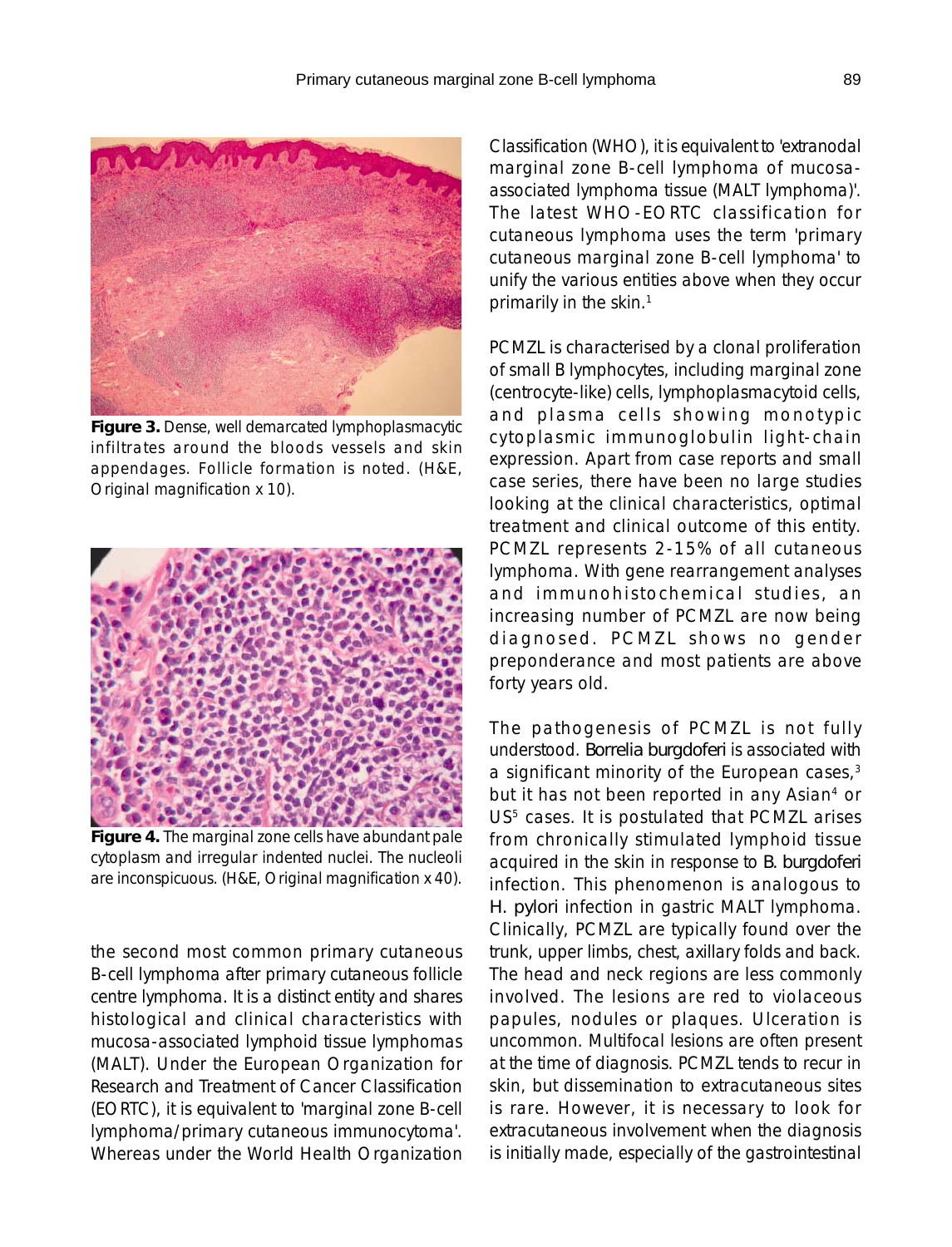tract, lung, lymph nodes, breasts, thyroid glands and salivary glands.

The diagnosis of PCMZL is based on histopathology, immunoprofile and gene rearrangement studies. Histologically, there are typically dense polymorphous lymphocytic infiltrates in the dermis, and occasionally in the subcutaneous fat. The infiltrates are composed of small to medium-sized marginal zone cells (centrocyte-like) or monocytoid cells. They are arranged mostly in a nodular pattern, but can also be diffuse. There is a variable number of lymphoplasmacytoid cells and plasma cells at the margins of the infiltrate. Dutcher bodies, which are intranuclear PAS positive pseudoinclusions, are commonly seen in the plasma cells. Reactive germinal centres are also frequently identified. The epidermis is usually uninvolved. Histologically, PCMZL needs to be differentiated from primary cutaneous follicle centre lymphoma, cutaneous pseudolymphoma, and non-Hodgkin's B-cell lymphoma with secondary involvement of the skin. This differentiation is not always easy, and can be assisted by immunoprofile and cytogenetic studies. In PCMZL, the marginal zone B-cells express CD19, CD20, CD22, CD79a and bcl-2. They are negative for CD5, CD10, bcl-6 and CD23. The lymphoplasmacytoid cells and plasma cells show monotypic expression of Ig light chains (K/λ) on paraffin sections. Cytogenetic studies show clonal rearrangement of the immunoglobulin heavy chain (IgH) genes. Recent studies suggest the presence of the t(14;18)(q32;q21) involving the *IGH* gene on chromosome 14 and the *MLT* gene on chromosome 18, and  $t(3;14)(p14.1;q32)$ involving *IGH* and *FOXP1* genes, in a proportion of PCMZLs.<sup>6,7</sup>

The most appropriate therapy for PCMZL has not been established. The management depends on whether the lesion is solitary or multifocal, and whether the disease is at its initial presentation or recurrence. If only a few lesions are present, the choices include radiotherapy or surgical excision. However, there is a high rate of local relapse for

patients receiving only local therapy. Therefore, some argue that systemic or combined modality therapies may be preferable to local therapy. Systemic therapies are also used for more extensive multifocal lesions. They include chemotherapy (chlorambucil,<sup>8</sup> cyclophosphomide, doxorubicin, vincristine and prednisolone), anti-CD20 antibody (Rituximab)<sup>9</sup> and interferon  $\alpha$ -2a.<sup>10</sup> In recurrence, a wait-and-see strategy can be adopted since the disease has a low mortality. Nevertheless, palliative treatment (e.g. radiotherapy) can be used for larger or disturbing skin lesions. It is also worth noting that a trial of systemic antibiotics for possible *B. burgdoferi* infection in endemic regions can be considered. Overall, as PCMZL is a relatively indolent lymphoma, the benefits of treatment should be weighed against any possible side-effects.

The prognosis is PCMZL is excellent with a 90- 100% 5-year survival. Spontaneous resolution of skin lesions have been reported in some cases. Complete remission is usually achieved after initial treatment, but relapse and local recurrence is seen in 30-48% of cases.<sup>11</sup> Although systemic spread is rare, reports of large B-cell transformation and extracutaneous dissemination have been reported. At this stage, prognostic parameters for PCMZL are still to be determined.

## **References**

- 1. Willemze R, Jaffe ES, Burg G, Cerroni L, Berti E, Swerdlow SH, et al. WHO-EORTC classification for cutaneous lymphomas. Blood 2005;105:37 68-85.
- 2. Rijlaarsdam JU, van der Putte SC, Berti E, Kerl H, Rieger E, Toonstra J, et al. Cutaneous immunocytomas: a clinicopathologic study of 26 cases. Histopathology 1993;23:117-25.
- 3. Cerroni L, Zochling N, Putz B, Kerl H. Infection by Borrelia burgdorferi and cutaneous B-cell lymphoma. J Cutan Pathol 1997;24:457-61.
- 4. Li C, Inagaki H, Kuo TT, Hu S, Okabe M, Eimoto T. Primary cutaneous marginal zone B-cell lymphoma: a molecular and clinicopathologic study of 24 asian cases. Am J Surg Pathol 2003;27:1061-9.
- 5. Wood GS, Kamath NV, Guitart J, Heald P, Kohler S,